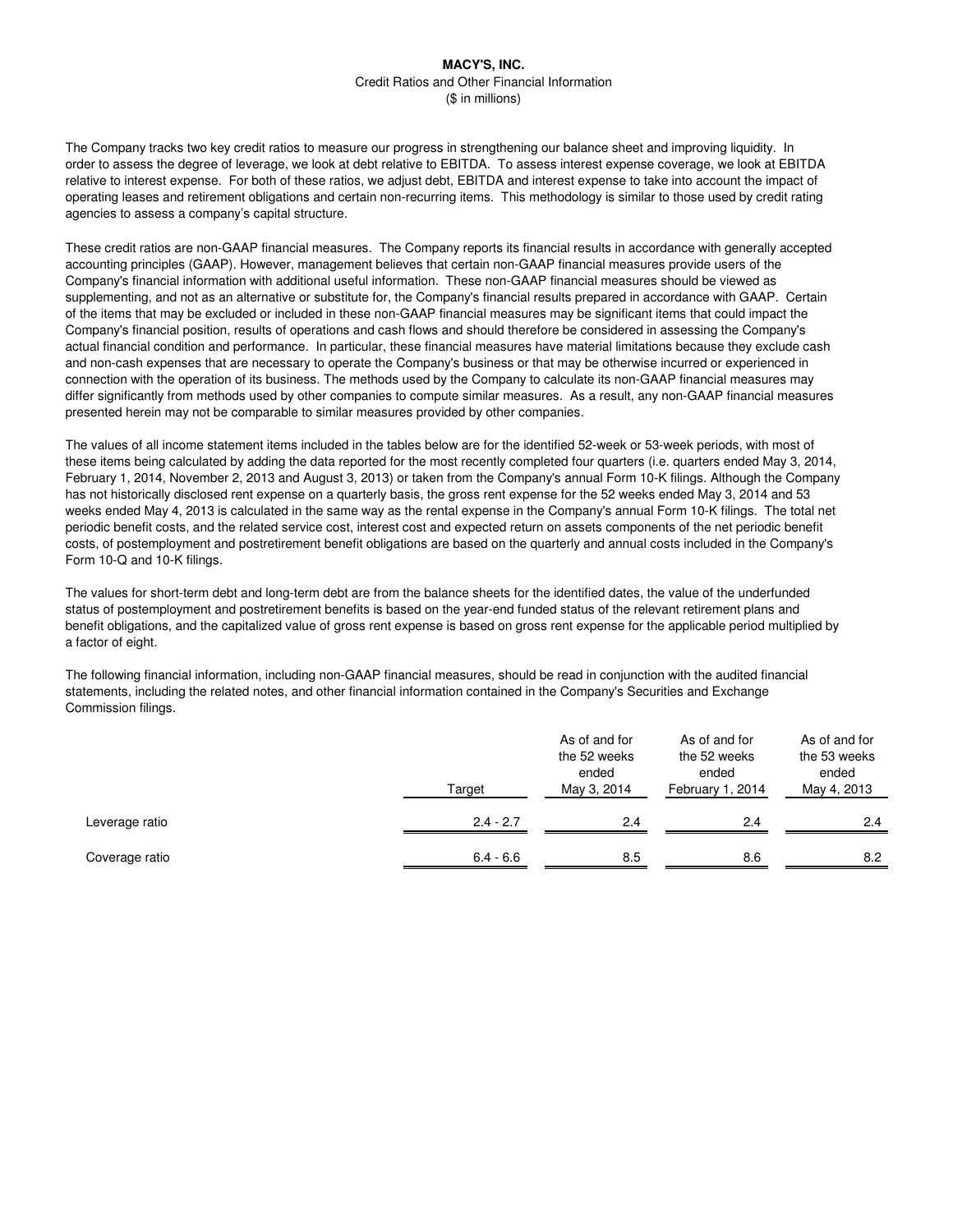### **Adjusted EBITDA**

Management believes that Adjusted EBITDA is a useful measure in evaluating the Company's ability to generate cash flow from its operations.

As computed below, Adjusted EBITDA represents earnings before interest, taxes and depreciation and amortization, adjusted to exclude the effects of impairments, store closing and other costs, gross rent expense, and the excess of the net periodic benefit costs of the Company's postretirement and postretirement benefit obligations over the related service cost components of such benefit costs.

|                                                                                                                              | As of and for<br>the 52 weeks<br>ended<br>May 3, 2014 |       | As of and for<br>the 52 weeks<br>ended<br>February 1, 2014 |       | As of and for<br>the 53 weeks<br>ended<br>May 4, 2013 |       |
|------------------------------------------------------------------------------------------------------------------------------|-------------------------------------------------------|-------|------------------------------------------------------------|-------|-------------------------------------------------------|-------|
| Most Comparable GAAP Measure:                                                                                                |                                                       |       |                                                            |       |                                                       |       |
| Net income                                                                                                                   |                                                       | 1,493 | \$                                                         | 1,486 | \$                                                    | 1,371 |
| Non-GAAP Measure:                                                                                                            |                                                       |       |                                                            |       |                                                       |       |
| Net income                                                                                                                   | \$                                                    | 1,493 | \$                                                         | 1,486 | \$                                                    | 1,371 |
| Add back interest expense                                                                                                    |                                                       | 393   |                                                            | 390   |                                                       | 413   |
| Add back premium on early retirement of debt                                                                                 |                                                       |       |                                                            |       |                                                       | 133   |
| Deduct interest income                                                                                                       |                                                       | (2)   |                                                            | (2)   |                                                       | (2)   |
| Add back federal, state and local income tax expense                                                                         |                                                       | 802   |                                                            | 804   |                                                       | 790   |
| Add back impairments, store closing and other costs                                                                          |                                                       | 88    |                                                            | 88    |                                                       | 5     |
| Add back depreciation and amortization                                                                                       |                                                       | 1,022 |                                                            | 1,020 |                                                       | 1,044 |
| Add back gross rent expense (Note 1)                                                                                         |                                                       | 293   |                                                            | 289   |                                                       | 282   |
| Add back net periodic benefit costs of the postemployment and<br>postretirement benefit obligations in excess of the service |                                                       |       |                                                            |       |                                                       |       |
| cost components (Note 2)                                                                                                     |                                                       | 68    |                                                            | 100   |                                                       | 103   |
| <b>Adjusted EBITDA</b>                                                                                                       | \$                                                    | 4,157 | \$                                                         | 4,175 | \$                                                    | 4,139 |

#### Note 1

The add back of gross rent expense in calculating Adjusted EBITDA treats the Company's periodic rent expense under the relevant lease agreements in a manner consistent with the Company's owned properties.

| Real estate       |     |         | 220<br>20 |     |
|-------------------|-----|---------|-----------|-----|
| Personal property |     |         |           |     |
|                   | 293 | $\cdot$ | 289       | 282 |

#### Note 2

The add back of the excess net periodic benefit cost of the Company's postemployment and postretirement benefit obligations over the service cost component of such benefit costs in calculating Adjusted EBITDA recognizes the fact that the service cost components of the net periodic benefit costs are primarily operating type costs and should be included in Adjusted EBITDA, while all other components of the net periodic benefit costs are primarily financing type costs and should be excluded from Adjusted EBITDA. Net periodic benefit costs include, where applicable, service cost, interest cost, expected return on assets, amortization of net actuarial gains and losses and the amortization of prior service costs or credits.

| Net periodic benefit costs:                                |           |       |           |
|------------------------------------------------------------|-----------|-------|-----------|
| Pension plan                                               | \$<br>100 | 154   | \$<br>161 |
| Supplementary retirement plan                              | 52        | 57    | 57        |
| Postretirement benefit obligations                         | 6         |       | 8         |
| Less service cost component of net periodic benefit costs: |           |       |           |
| Pension plan                                               | (86)      | (112) | (117)     |
| Supplementary retirement plan                              | (4)       | (6    | (6)       |
| Postretirement benefit obligations                         |           | -     |           |
|                                                            | 68        | 100   | 103       |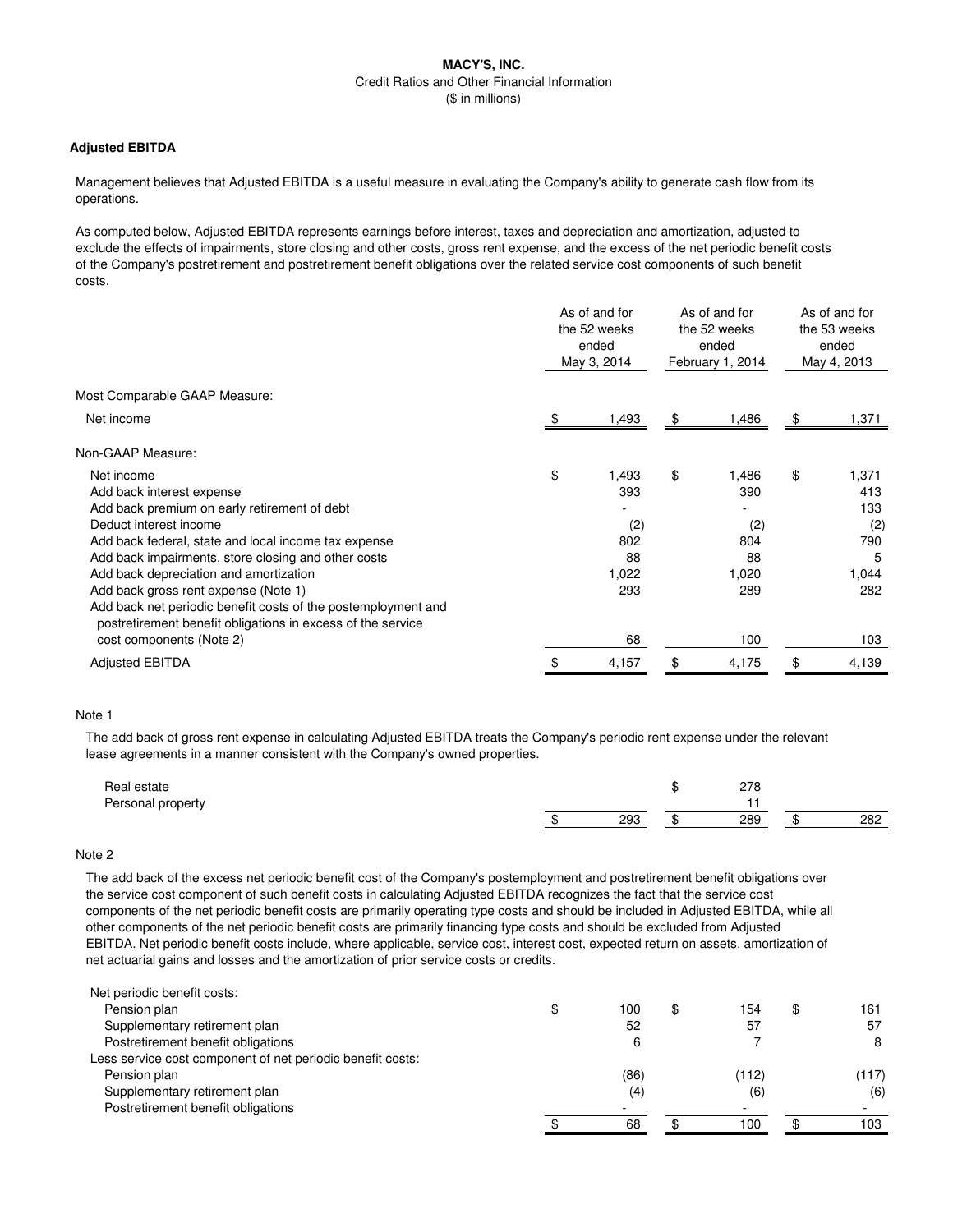#### **Leverage ratio**

Management believes that the leverage ratio, as computed below and defined as Adjusted debt divided by Adjusted EBITDA, is a useful measure in evaluating the Company's ability to cover its debt-like obligations.

As computed below, Adjusted debt represents the Company's short-term and long-term debt, adjusted to include the underfunded status of the Company's postemployment and postretirement benefit obligations, net of an assumed 37% tax benefit, and a rent factor equal to periodic annual reported gross rent expense multiplied by a factor of eight.

As computed above, Adjusted EBITDA represents earnings before interest, taxes and depreciation and amortization, adjusted to exclude the effects of impairments, store closing and other costs, gross rent expense, and the excess of the net periodic benefit costs of the Company's postretirement and postretirement benefit obligations over the related service cost components of such benefit costs.

| Most Comparable GAAP Ratio:<br>\$<br>\$<br>\$<br>Short-term debt<br>461<br>463<br>Long-term debt<br>6,728<br>6,722<br>$\,$<br>\$<br>\$<br>Total debt<br>7,183<br>7,191<br>Net income<br>1,486<br>1,493<br>\$<br>\$<br>4.8<br>4.8<br>Non-GAAP Ratio:<br>\$<br>\$<br>\$<br>Short-term Debt<br>461<br>463<br>Long-term debt<br>6,722<br>6,728<br>Underfunded status of postemployment and<br>580<br>postretirement benefits (Note 1)<br>580<br>Capitalized value of gross rent expense (Note 2)<br>2,344<br>2,312<br>10,107<br>\$<br>10,083<br>\$<br>Adjusted debt<br>\$<br><b>Adjusted EBITDA</b><br>\$<br>4,157<br>4,175<br>2.4<br>2.4 | As of and for<br>the 52 weeks<br>ended<br>May 3, 2014 |  | As of and for<br>the 52 weeks<br>ended<br>February 1, 2014 |  | As of and for<br>the 53 weeks<br>ended<br>May 4, 2013 |                     |
|---------------------------------------------------------------------------------------------------------------------------------------------------------------------------------------------------------------------------------------------------------------------------------------------------------------------------------------------------------------------------------------------------------------------------------------------------------------------------------------------------------------------------------------------------------------------------------------------------------------------------------------|-------------------------------------------------------|--|------------------------------------------------------------|--|-------------------------------------------------------|---------------------|
|                                                                                                                                                                                                                                                                                                                                                                                                                                                                                                                                                                                                                                       |                                                       |  |                                                            |  |                                                       |                     |
|                                                                                                                                                                                                                                                                                                                                                                                                                                                                                                                                                                                                                                       |                                                       |  |                                                            |  |                                                       | 124<br>6,797        |
|                                                                                                                                                                                                                                                                                                                                                                                                                                                                                                                                                                                                                                       |                                                       |  |                                                            |  |                                                       | 6,921               |
|                                                                                                                                                                                                                                                                                                                                                                                                                                                                                                                                                                                                                                       |                                                       |  |                                                            |  |                                                       | 1,371               |
|                                                                                                                                                                                                                                                                                                                                                                                                                                                                                                                                                                                                                                       |                                                       |  |                                                            |  |                                                       | 5.0                 |
|                                                                                                                                                                                                                                                                                                                                                                                                                                                                                                                                                                                                                                       |                                                       |  |                                                            |  |                                                       |                     |
|                                                                                                                                                                                                                                                                                                                                                                                                                                                                                                                                                                                                                                       |                                                       |  |                                                            |  |                                                       | 124<br>6,797<br>764 |
|                                                                                                                                                                                                                                                                                                                                                                                                                                                                                                                                                                                                                                       |                                                       |  |                                                            |  |                                                       | 2,256               |
|                                                                                                                                                                                                                                                                                                                                                                                                                                                                                                                                                                                                                                       |                                                       |  |                                                            |  |                                                       | 9,941               |
|                                                                                                                                                                                                                                                                                                                                                                                                                                                                                                                                                                                                                                       |                                                       |  |                                                            |  |                                                       | 4,139               |
|                                                                                                                                                                                                                                                                                                                                                                                                                                                                                                                                                                                                                                       |                                                       |  |                                                            |  |                                                       | 2.4                 |

## Note 1

The inclusion of the underfunded status (the amount by which the projected benefit obligation or accumulated postretirement benefit obligation exceeds the fair value of plan assets) of the Company's postemployment and postretirement obligations in Adjusted debt treats the Company's net liability under the relevant benefit plans as debt equivalents. The assumed tax benefit represents the tax deductibility of contributions which impact the funded status of the plans.

| (Overfunded) underfunded status:                                                                      |           |       |           |
|-------------------------------------------------------------------------------------------------------|-----------|-------|-----------|
| Pension plan                                                                                          | \$<br>73) | ,73)  | \$<br>168 |
| Supplementary retirement plan                                                                         | 770       | 770   | 795       |
| Postretirement benefit obligations                                                                    | 223       | 223   | 250       |
| Less income tax effect of underfunded status of the<br>pension and supplementary retirement plans and |           |       |           |
| postretirement benefit obligations                                                                    | (340)     | (340) | (449)     |
|                                                                                                       | 580       | 580   | 764       |
|                                                                                                       |           |       |           |

# Note 2

The inclusion of the capitalized value of gross rent expense, as calculated by multiplying the periodic annual reported gross rent expense by a factor of eight, in adjusted debt treats the Company's primary liability under the relevant leases as a debt equivalent.